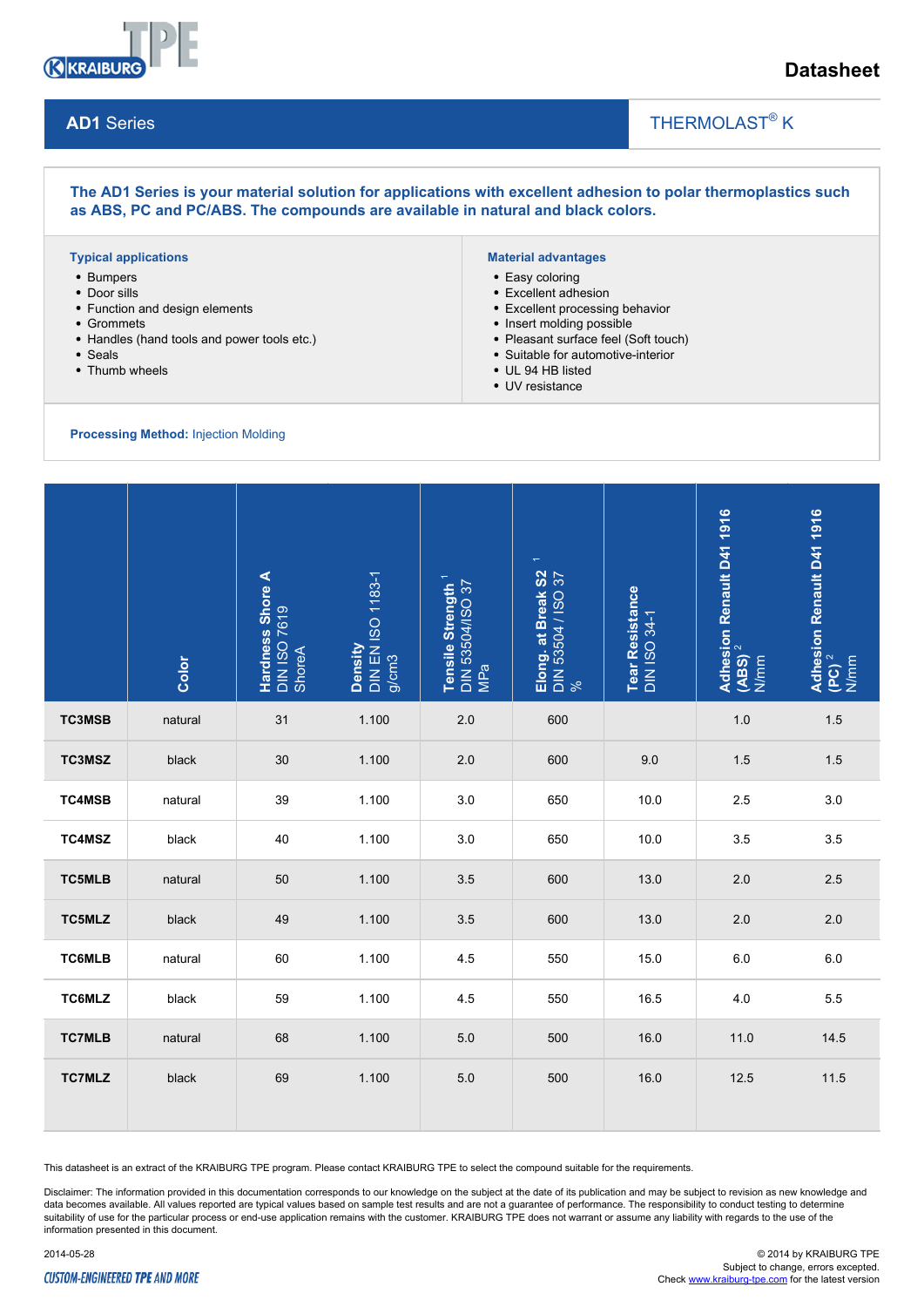

## **Datasheet**

#### **AD1** Series

## THERMOLAST<sup>®</sup> K

 $\overline{\phantom{a}}$ 

|                                                                                                                                                                                                                                                                                                                                                                | Color   | ⋖<br>Hardness Shore<br>DIN ISO 7619<br>ShoreA | Density<br>DIN EN ISO 1183-1<br>g/cm3 | Tensile Strength <sup>1</sup><br>DIN 53504/ISO 37<br>MPa | $\overline{\phantom{0}}$<br>$\frac{2}{3}$<br>Elong. at Break \$<br>DIN 53504 / ISO 3<br>% | Tear Resistance<br>DIN ISO 34-1 | 1916<br>Adhesion Renault D41 1<br>(ABS) <sup>2</sup><br>N/mm | 1916<br>Adhesion Renault D41 1<br>(PC) <sup>2</sup><br>N/mm |
|----------------------------------------------------------------------------------------------------------------------------------------------------------------------------------------------------------------------------------------------------------------------------------------------------------------------------------------------------------------|---------|-----------------------------------------------|---------------------------------------|----------------------------------------------------------|-------------------------------------------------------------------------------------------|---------------------------------|--------------------------------------------------------------|-------------------------------------------------------------|
| <b>TC8MLB</b>                                                                                                                                                                                                                                                                                                                                                  | natural | 77                                            | 1.100                                 | 5.5                                                      | 400                                                                                       | 17.0                            | 9.0                                                          | 9.0                                                         |
| <b>TC8MLZ</b>                                                                                                                                                                                                                                                                                                                                                  | black   | 77                                            | 1.100                                 | 5.5                                                      | 400                                                                                       | 19.5                            | 8.0                                                          | 8.5                                                         |
| $1$ Deviating from ISO 37 standard test piece S2 is tested with a traverse speed of 200 mm/min.<br>$2$ The adhesion quality depends on mold design, product geometry and process parameters.<br>All values published in this data sheet are rounded average values.<br>Specification limits are based on three-fold standard deviation from the average value. |         |                                               |                                       |                                                          |                                                                                           |                                 |                                                              |                                                             |

This datasheet is an extract of the KRAIBURG TPE program. Please contact KRAIBURG TPE to select the compound suitable for the requirements.

Disclaimer: The information provided in this documentation corresponds to our knowledge on the subject at the date of its publication and may be subject to revision as new knowledge and data becomes available. All values reported are typical values based on sample test results and are not a guarantee of performance. The responsibility to conduct testing to determine<br>suitability of use for the particular p information presented in this document.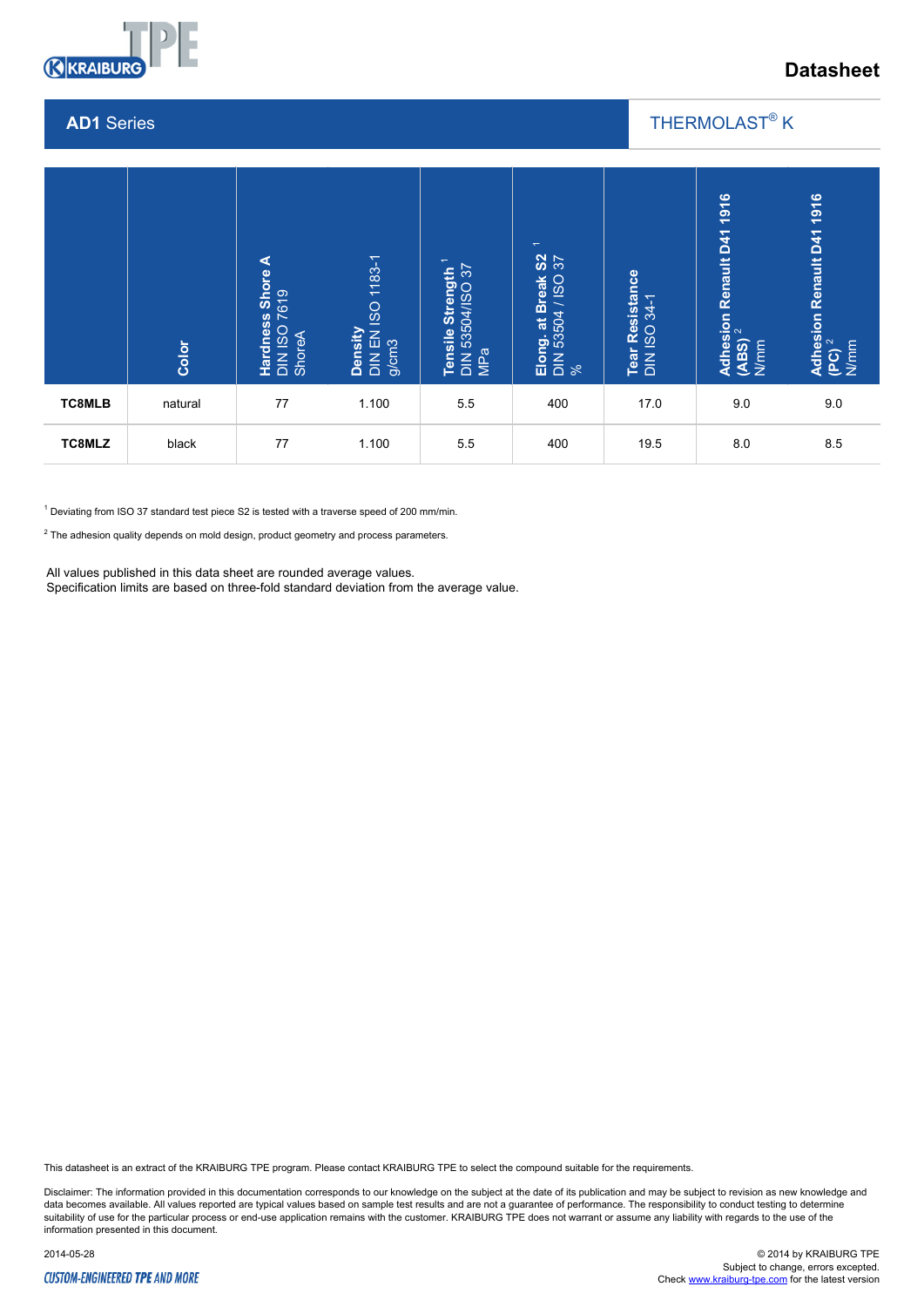

## **AD1** Series

THERMOLAST<sup>®</sup> K

 $\overline{\phantom{a}}$ 

### **Description peel test**

# Peel test according to "Renault D41 1916" standard



The peel force is measured by

a tensile testing machine in N/mm, in relation to the peel path. Test piece dimensions: Thermoplastic part: 130 x 22 x 2 mm, TPE part: 130 x 20 x 2 mm.

This datasheet is an extract of the KRAIBURG TPE program. Please contact KRAIBURG TPE to select the compound suitable for the requirements.

Disclaimer: The information provided in this documentation corresponds to our knowledge on the subject at the date of its publication and may be subject to revision as new knowledge and data becomes available. All values reported are typical values based on sample test results and are not a guarantee of performance. The responsibility to conduct testing to determine suitability of use for the particular process or end-use application remains with the customer. KRAIBURG TPE does not warrant or assume any liability with regards to the use of the information presented in this document.